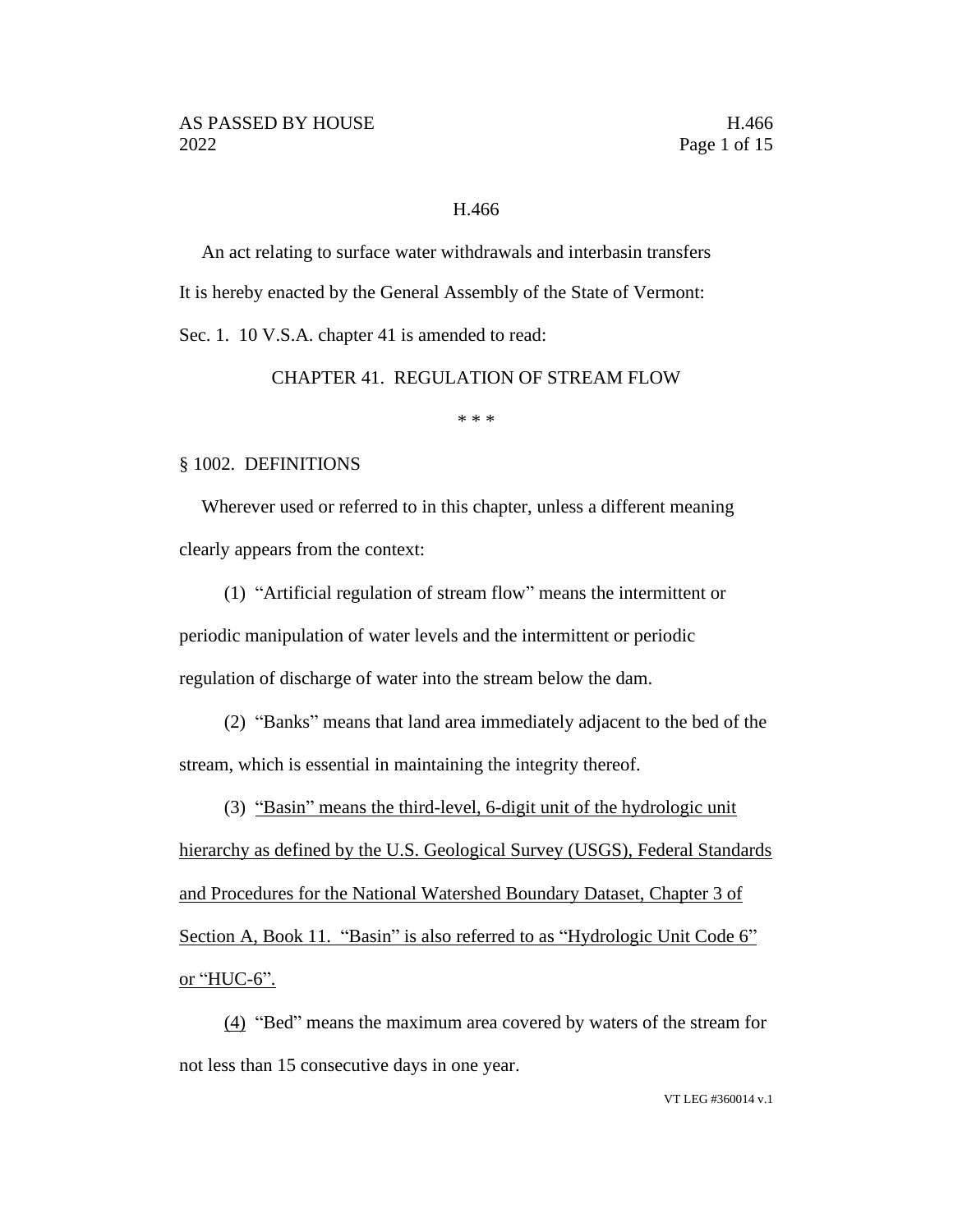(5) "Berm" means a linear fill of earthen material on or adjacent to the bank of a watercourse that constrains waters from entering a flood hazard area or river corridor, as those terms are defined in subdivisions 752(3) and (11) of this title.

(4)(6) "Board" means the Natural Resources Board.

(7) "Capacity" means the maximum volume of water capable of being withdrawn by the water withdrawal system.

(5)(8) "Cross section" means the entire channel to the top of the banks.

 $\left(\frac{6}{9}\right)$  "Dam" applies to any artificial structure on a stream, or at the outlet of a pond or lake, that is utilized for holding back water by ponding or storage together with any penstock, flume, piping, or other facility for transmitting water downstream to a point of discharge, or for diverting water from the natural watercourse to another point for utilization or storage.

 $(7)(10)$  "Department" means the Department of Environmental Conservation.

 $(8)(11)$  "Existing surface withdrawal" means a surface water withdrawal that exists prior to January 1, 2023.

(12) "Frequency" means how often water will be withdrawn from a surface water over a period of time.

(13) "Instream material" means:

(A) all gradations of sediment from silt to boulders;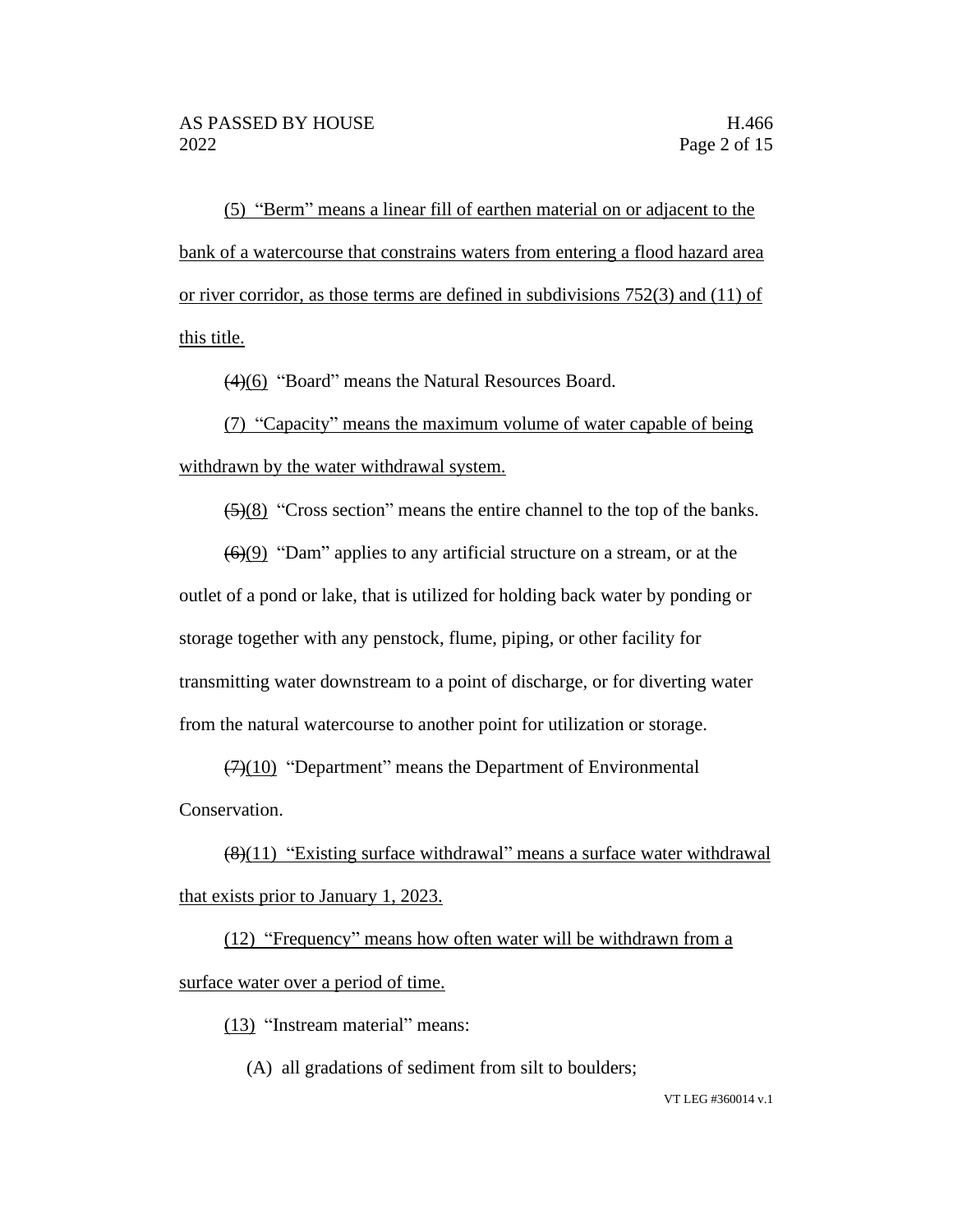(B) ledge rock; or

(C) large woody debris in the bed of a watercourse or within the banks of a watercourse.

(14) "Interbasin transfer" means the conveyance of surface water withdrawn from a basin for use in another basin.

(15) "Large woody debris" means any piece of wood within a watercourse with a diameter of 10 or more inches and a length of 10 or more feet that is detached from the soil where it grew.

 $(9)(16)$  "Person" means any individual; partnership; company; corporation; association; unincorporated association; joint venture; trust; municipality; the State of Vermont or any agency, department, or subdivision of the State; any federal agency; or any other legal or commercial entity.

(17) "Rate of withdrawal" means the volume of surface water that is withdrawn over a period of time, as reported in gallons per minute.

(18) "Reasonable and feasible" means available and capable of being implemented after consideration of cost, existing technology, logistics in light of the overall project purpose, environmental impact, and ability to obtain all necessary approvals for implementation.

(19) "Secretary" means the Secretary of Natural Resources, or the Secretary's duly authorized representative.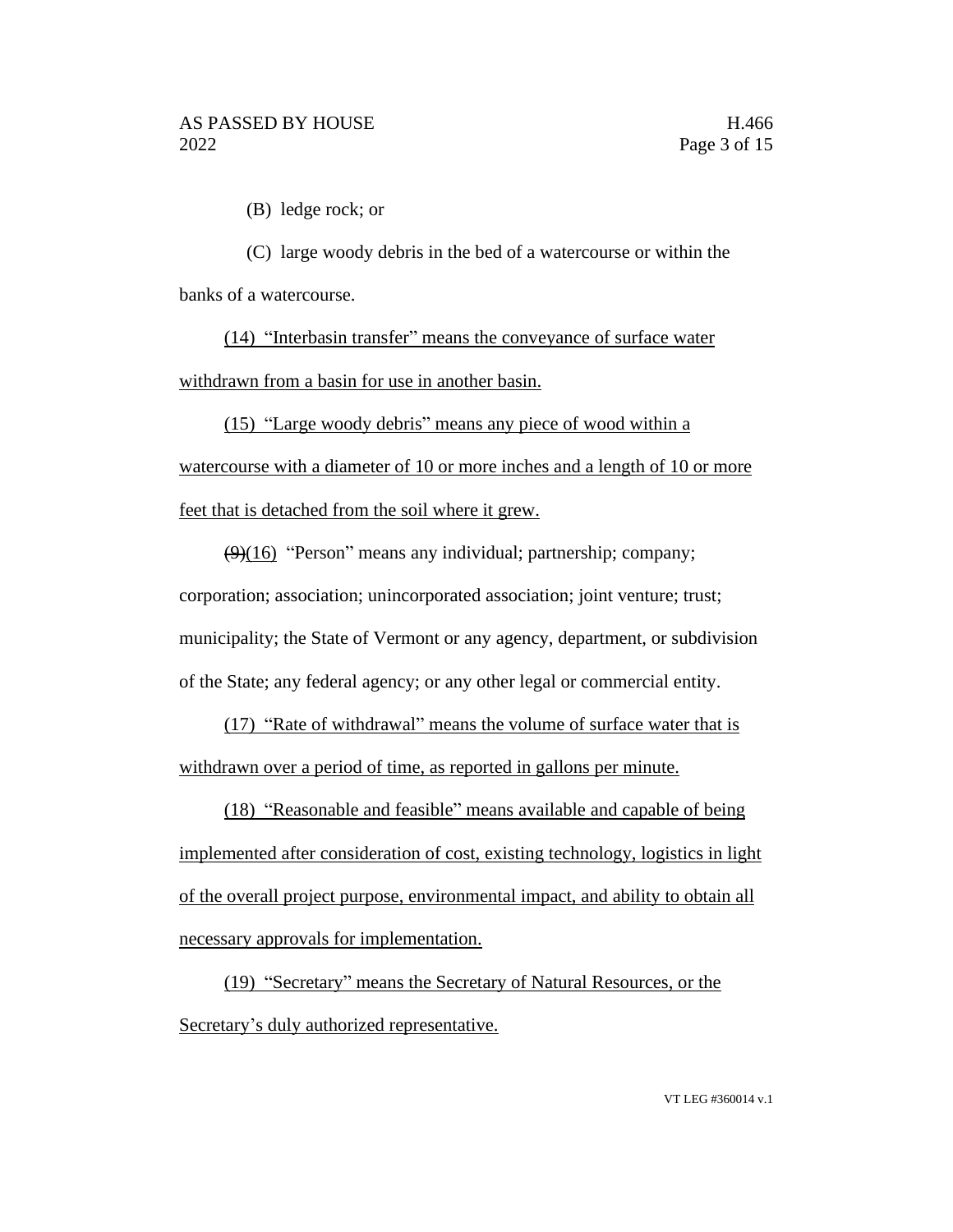(20) "Surface water" means all rivers, streams, creeks, brooks,

reservoirs, ponds, lakes, and springs and all bodies of surface waters that are

contained within, flow through, or border upon the State or any portion of it.

"Surface water" shall not include the following:

(A) groundwater as defined in section 1391 of this title;

(B) artificial waterbodies as defined under section 29A-101(d) of the

Vermont Water Quality Standards;

(C) treatment ponds, lagoons, or wetlands created solely to meet the requirements of a permit issued for a discharge; and

(D) constructed ponds or other impoundments that are used for irrigation or watering of livestock and that are not subject to the Vermont Water Quality Standards.

(21) "Vermont Water Quality Standards" means the standards adopted pursuant to chapter 47 and subdivision 6025(d)(3) of this title.

(10)(22) "Watercourse" means any perennial stream. "Watercourse"

shall does not include ditches or other constructed channels primarily associated with land drainage or water conveyance through or around private or public infrastructure.

(11) "Secretary" means the Secretary of Natural Resources, or the Secretary's duly authorized representative."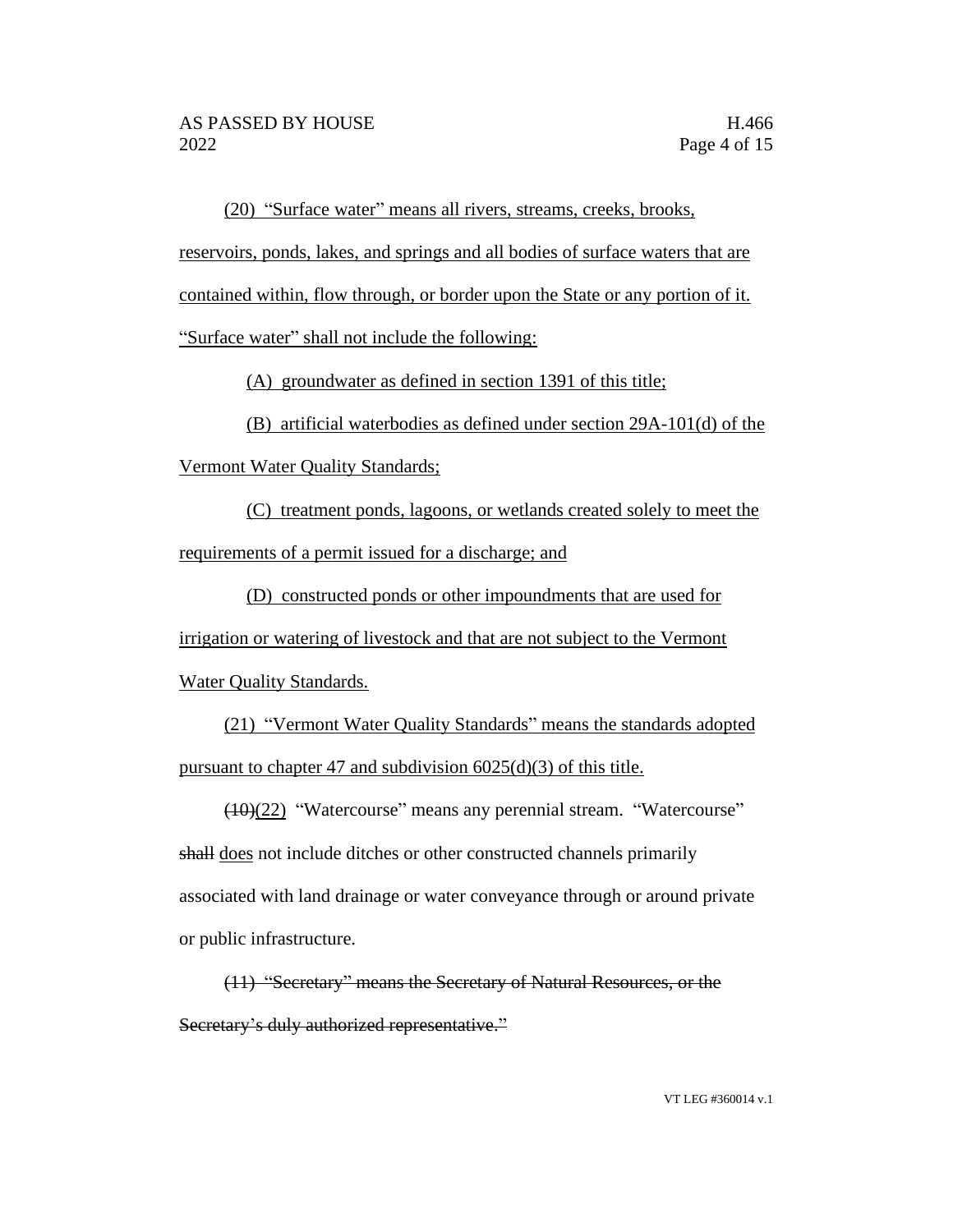(23) "Watershed" means a region containing waters that drain into a particular brook, stream, river, or other body of water.

(24) "Withdrawal" means the intentional diversion from a surface water by pumping, gravity, or other method for the purpose of being used for irrigation, industrial uses, snowmaking, livestock watering, water supply, aquaculture, or other off-stream uses. "Withdrawal" does not include hydroelectric projects that are regulated by the Federal Energy Regulatory Commission or the Public Utility Commission. "Withdrawal" does not include direct consumption of surface water by livestock.

(12) "Berm" means a linear fill of earthen material on or adjacent to the bank of a watercourse that constrains waters from entering a flood hazard area or river corridor, as those terms are defined in subdivisions 752(3) and (11) of this title.

(13) "Large woody debris" means any piece of wood within a watercourse with a diameter of 10 or more inches and a length of 10 or more feet that is detached from the soil where it grew.

\* \* \*

VT LEG #360014 v.1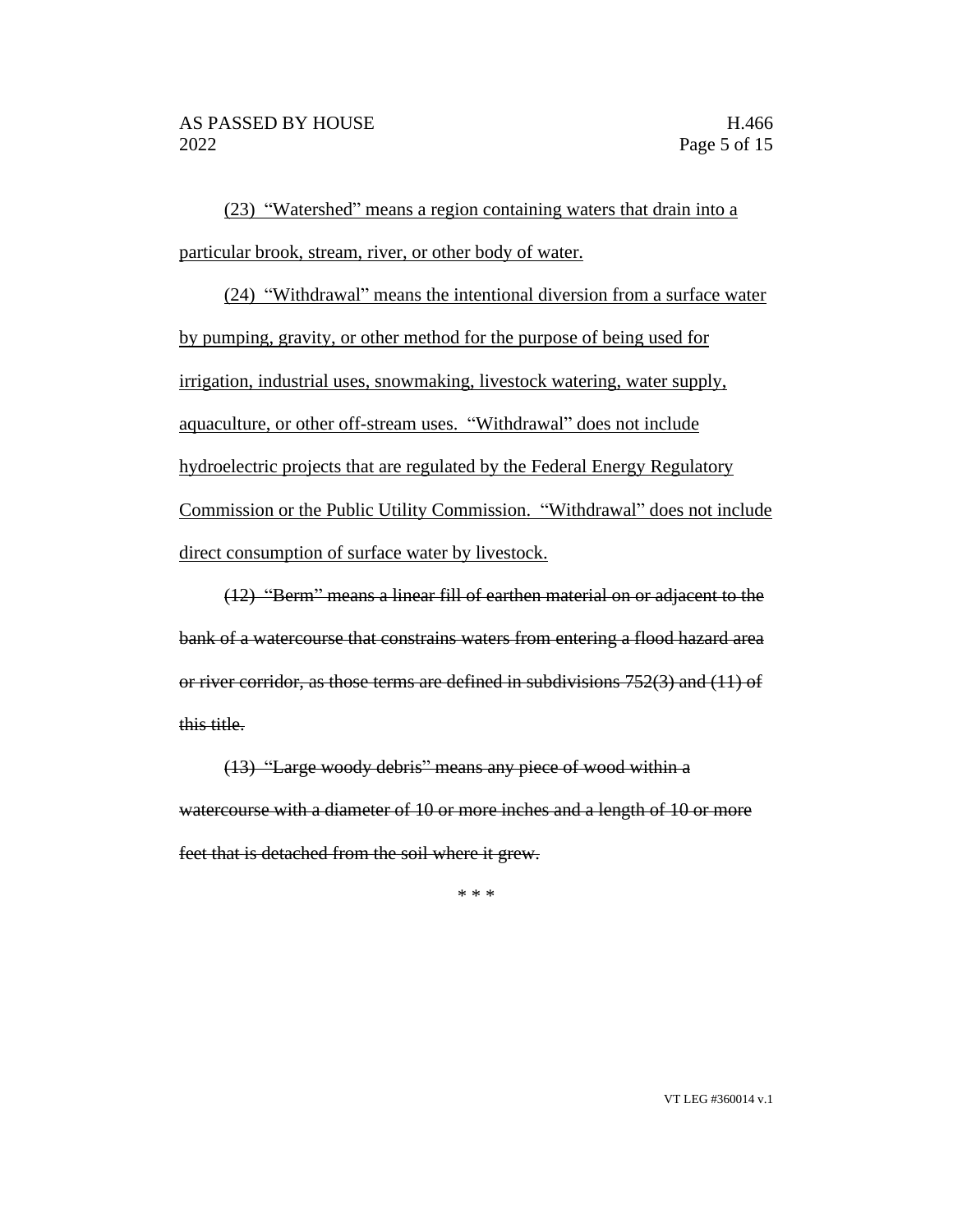# Subchapter 4. Surface Water Withdrawals and Interbasin Transfers

## § 1041. POLICY ON SURFACE WATER WITHDRAWALS FOR

## OFF-STREAM USES OTHER THAN SNOWMAKING

(a) This subchapter is intended to establish policy and standards for surface water withdrawals that are consistent with section 1001 and chapter 47 of this title, including the Vermont Water Quality Standards.

(b) The policy established under this subchapter is to:

(1) assure the protection, maintenance, and restoration of the chemical, physical, and biological water quality, including water quantity, necessary to sustain aquatic communities and stream function;

(2) help to provide for and enhance the viability of those sectors and industries that rely on the use of surface waters and are important to Vermont's economy;

(3) permit surface water withdrawals and the construction of appurtenant facilities and related systems for uses other than snowmaking, based on an analysis of the need for water and the consideration of alternatives, and consistent with this and related policies and other applicable laws and rules; and

(4) recognize that existing users of the State's waters for off-stream uses that may have an adverse effect on water quality should have time and opportunity to improve water quality.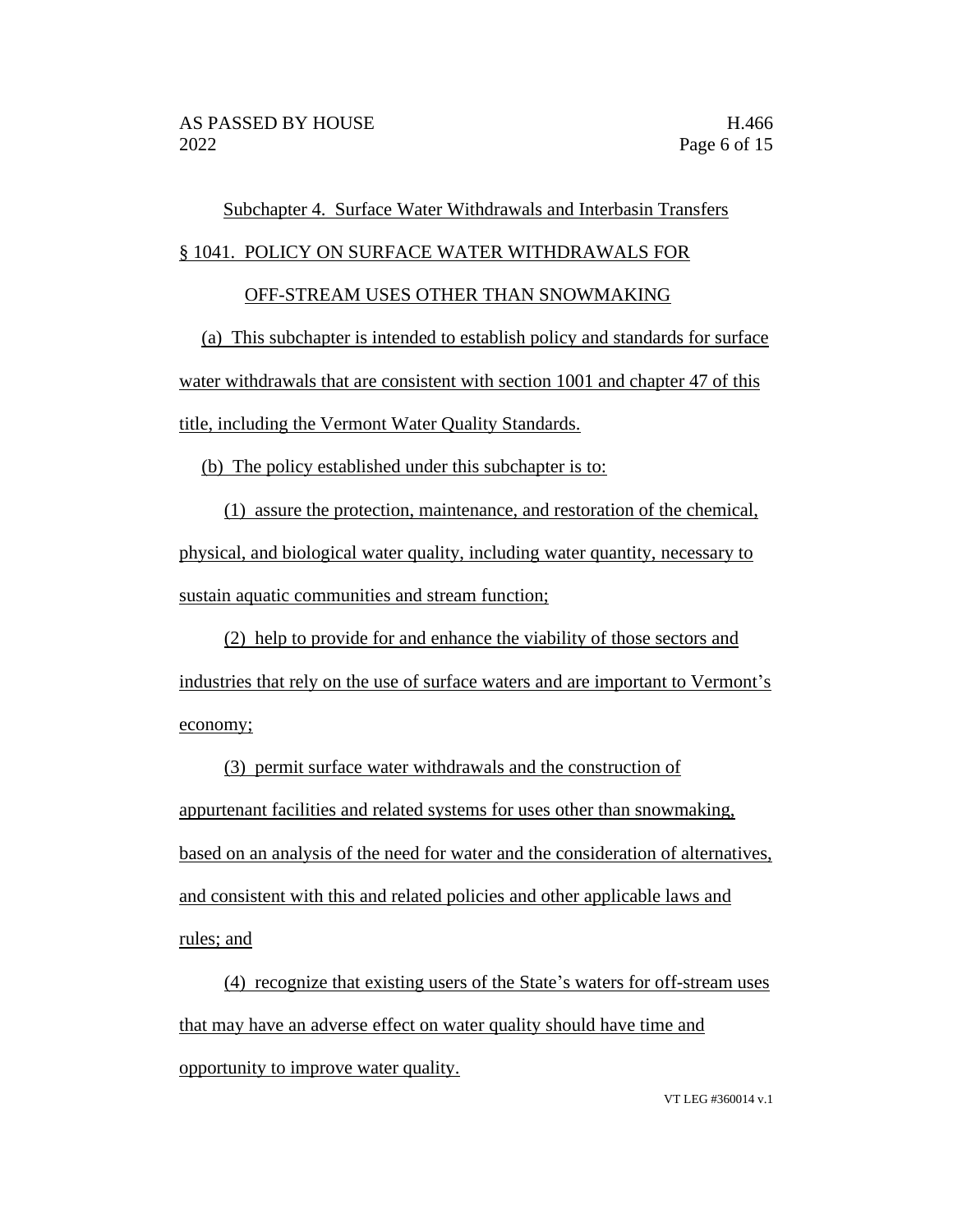# § 1042. REGISTRATION AND REPORTING; EXCEPTIONS

(a) Registration. Beginning on January 1, 2023, any person withdrawing 5,000 gallons or more of surface water within a 24-hour period shall register with the Secretary. Registration shall be made on a form provided by the Secretary, and shall include the following information:

(1) the location of each withdrawal, including each impacted surface water;

(2) the frequency and rate of each withdrawal;

(3) a description of the use or uses of the water to be withdrawn;

(4) the capacity of the system to be used for the withdrawal; and

(5) a schedule for the withdrawal.

(b) Report. Beginning on January 1, 2023, a person that is required to register a surface water withdrawal pursuant to subsection (a) of this section shall file an annual report with the Secretary. Reports shall be filed annually by January 15 of the following year. The report shall be made on a form provided by the Secretary and shall include all of the following information:

(1) the total amount of water withdrawn each month;

(2) the location of each withdrawal, including each impacted surface water;

(3) the daily maximum withdrawal for each month;

(4) the date of daily maximum withdrawal; and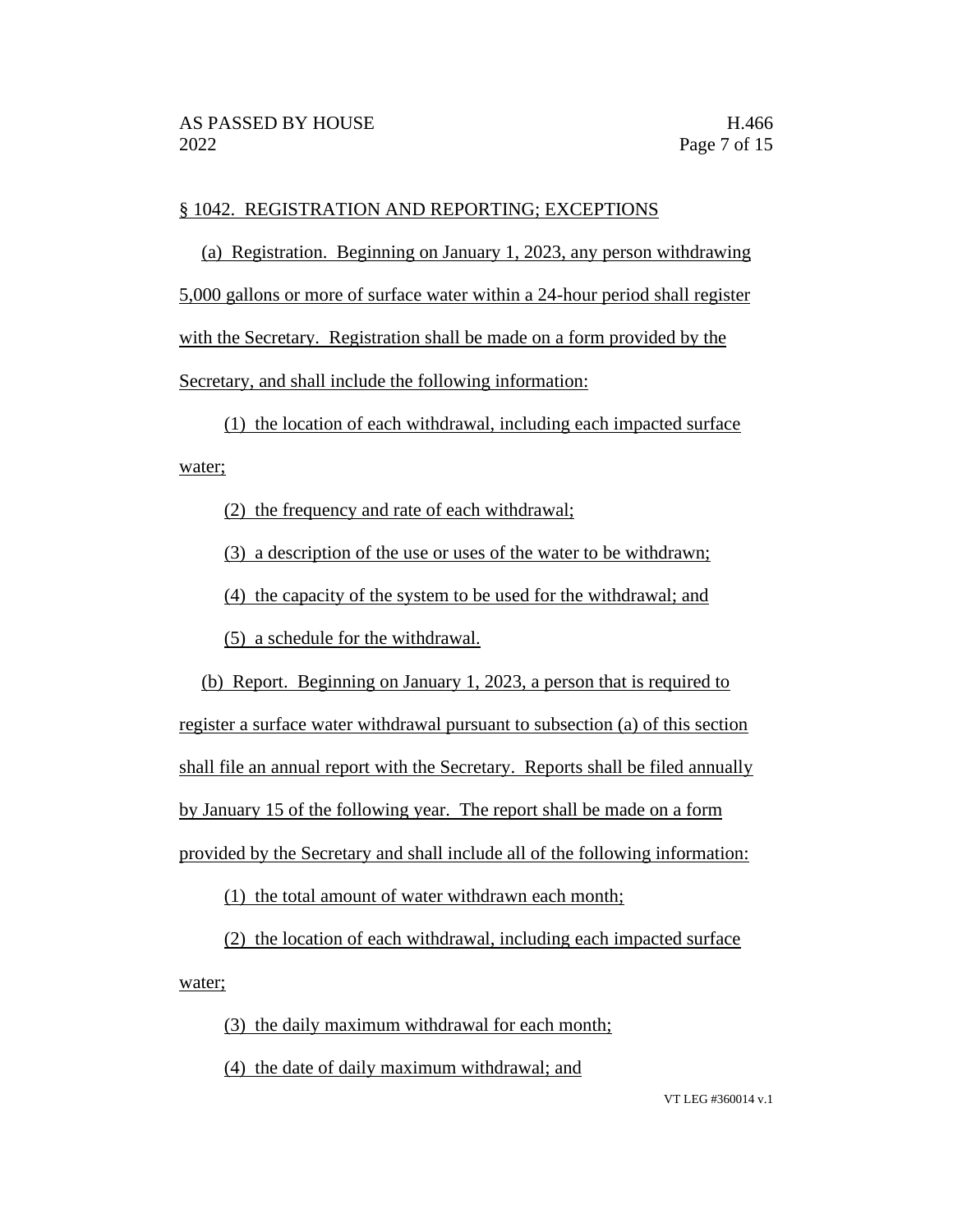(5) any other information required by the Secretary.

(c) Methods of estimating withdrawals. The following methods shall be used to report the amounts of withdrawn surface water required to be reported under subsection (b) of this section:

(1) Withdrawals of between 5,000 and 50,000 gallons of surface water in a 24-hour period shall either provide an estimate of total volume or provide meter data. The report shall describe how any estimate was calculated.

(2) Withdrawals of more than 50,000 gallons of surface water in a 24 hour period shall provide meter data.

(d) Exceptions. The following withdrawals shall not be subject to the requirements of subsection (a) or (b) of this section:

(1) surface water withdrawals for fire suppression or other public emergency response purposes;

(2) surface water withdrawals required to report under subchapter 3 of this chapter for snowmaking uses;

(3) surface water withdrawals approved pursuant to 10 V.S.A. chapter 56 on public water supply and the rules adopted thereunder for use as a public drinking water supply; and

(4) a surface water withdrawal reported to the Secretary under any project that requires the reporting of substantially similar data.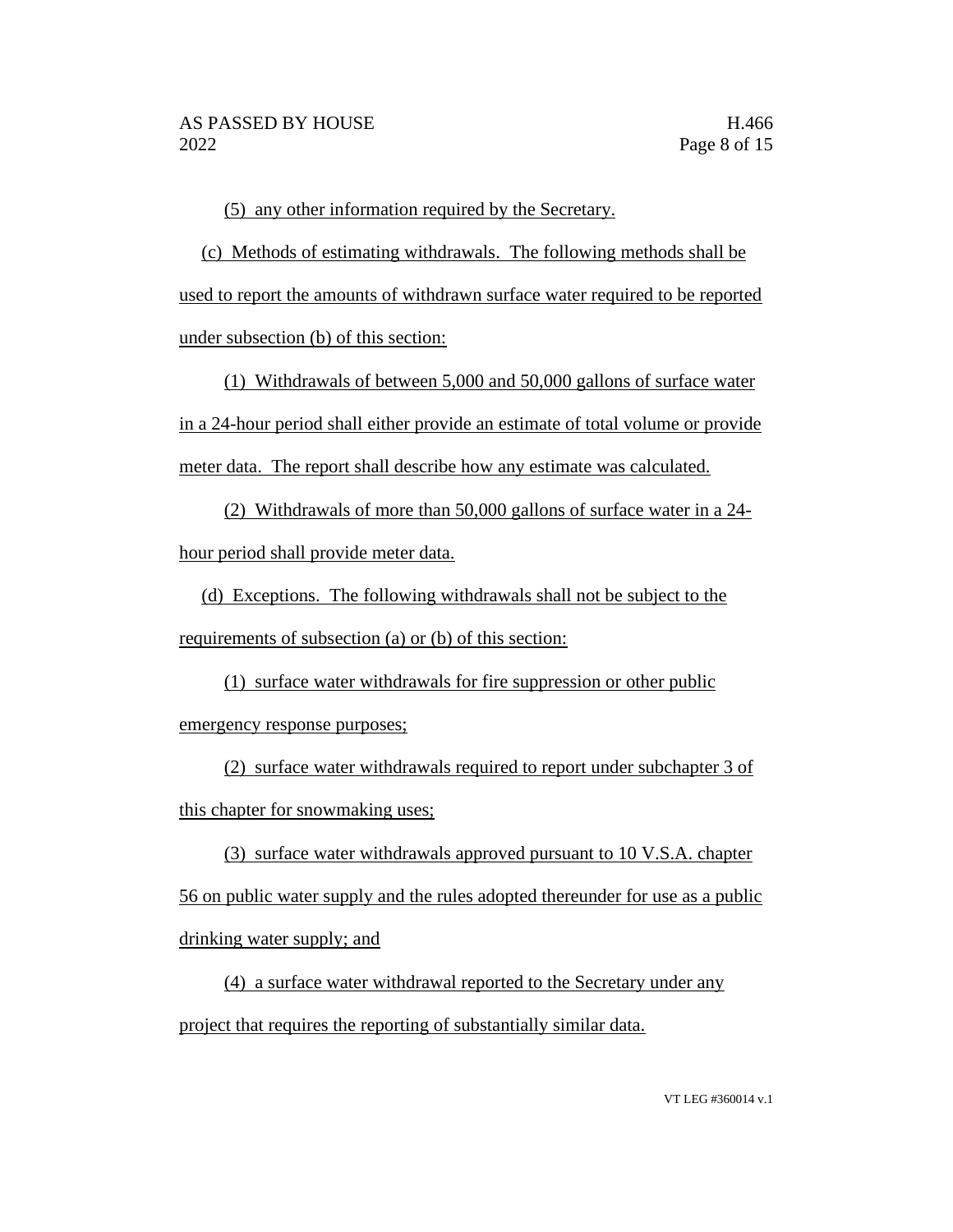#### § 1043. PERMIT REQUIREMENT; PROGRAM DEVELOPMENT

(a) Program development. On or before July 1, 2026, the Secretary shall implement a surface water withdrawal permitting program that is consistent with section 1041 of this subchapter. The program shall be developed to:

(1) require a permit or other authorization for surface water withdrawals based on potential impacts to surface waters or other factors, and establish conditions of operation necessary to protect surface waters and the Vermont Water Quality Standards;

(2) consider surface water withdrawal registration and reporting information submitted pursuant to section 1042 of this chapter in the establishment of permitting thresholds and other permitting requirements;

(3) require efficient use and conservation of surface water;

(4) ensure that withdrawals comply with the Vermont water quality standards;

(5) establish limitations on withdrawals based on low flow or drought conditions and the development of potential alternatives to meet surface water withdrawal needs in such cases; and

(6) require assessment of any reasonable and feasible alternatives to proposed withdrawals that may have less of an impact on surface water quality.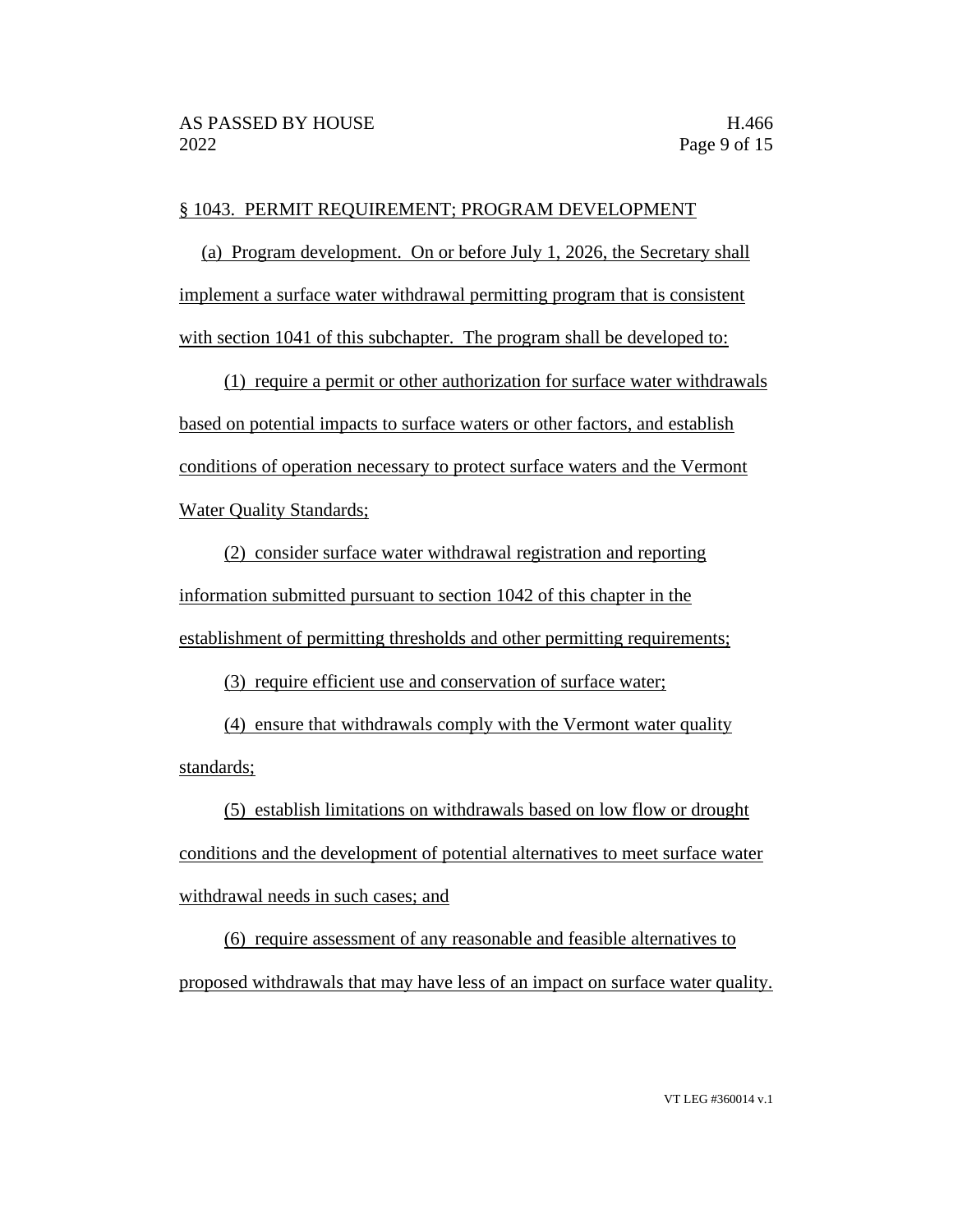(b) Application. Application for a permit to withdraw surface water under the program established under subsection (a) of this section shall be made on a form provided by the Secretary, and shall include the following information:

(1) the location of each withdrawal, including the identification and type

of each impacted surface water;

(2) a description of the use or uses of the water to be withdrawn;

(3) a description of the proposed method of water withdrawal;

(4) the frequency and rate of the withdrawal;

(5) an estimated schedule for the withdrawal;

(6) the capacity of the system to be used for the withdrawal;

(7) the location of the proposed return flow of the withdrawn water, and whether the withdrawal is an interbasin transfer;

(8) an estimate of the volume of water needed for the proposed use or

uses;

(9) a description of the alternative means considered for the proposed

uses of water that will have less of an impact on surface water quality; and

(10) any other information required by the Secretary.

(c) Permits. The Secretary may issue a general permit to authorize certain withdrawal activities. A permit issued under this subchapter shall be for a period of not longer than 10 years from the date of issuance.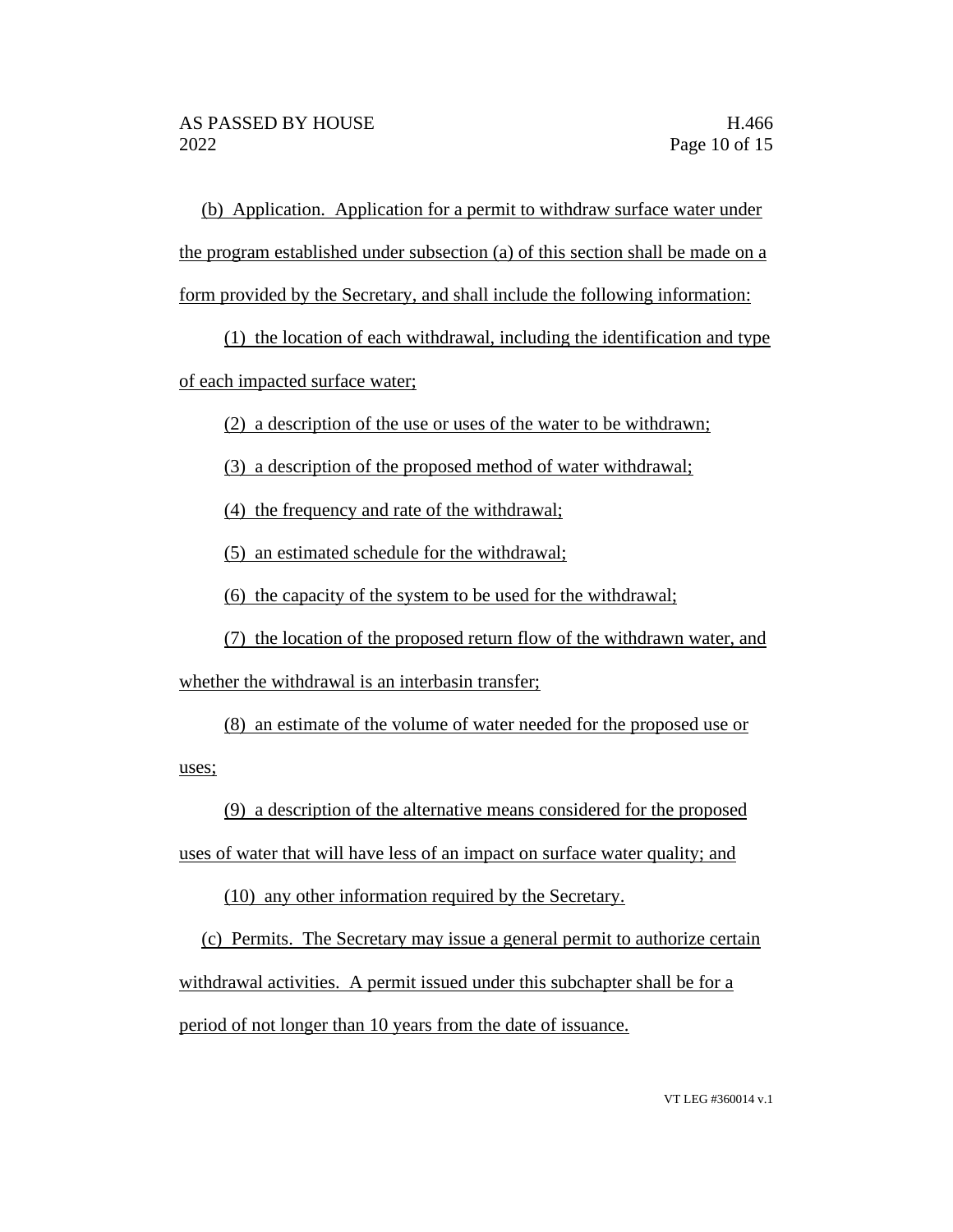(d) Exceptions. A permit required under this subchapter shall not be required for surface water withdrawals for fire suppression or other public emergency response purposes.

(e) Existing surface water withdrawals.

(1) Snowmaking withdrawals. Existing withdrawals approved pursuant to subchapter 3 of this chapter for snowmaking shall be reviewed pursuant to subdivision  $(f)(1)$  of this section.

(2) Nonsnowmaking withdrawals.

(A) A permit required under this subchapter shall not be required

until July 1, 2030 for an existing surface water withdrawal for nonsnowmaking purposes, provided that:

(i) the existing surface water withdrawal is both registered and reported to the Secretary pursuant to section 1042 of this title on an annual basis; and

(ii) no expansion of the existing surface water withdrawal occurs on or after January 1, 2023.

(B) For purposes of this subdivision, an expansion includes an increase in reported surface water withdrawal rate or volume or increase in reported capacity of the system.

(f) Surface water withdrawals for snowmaking.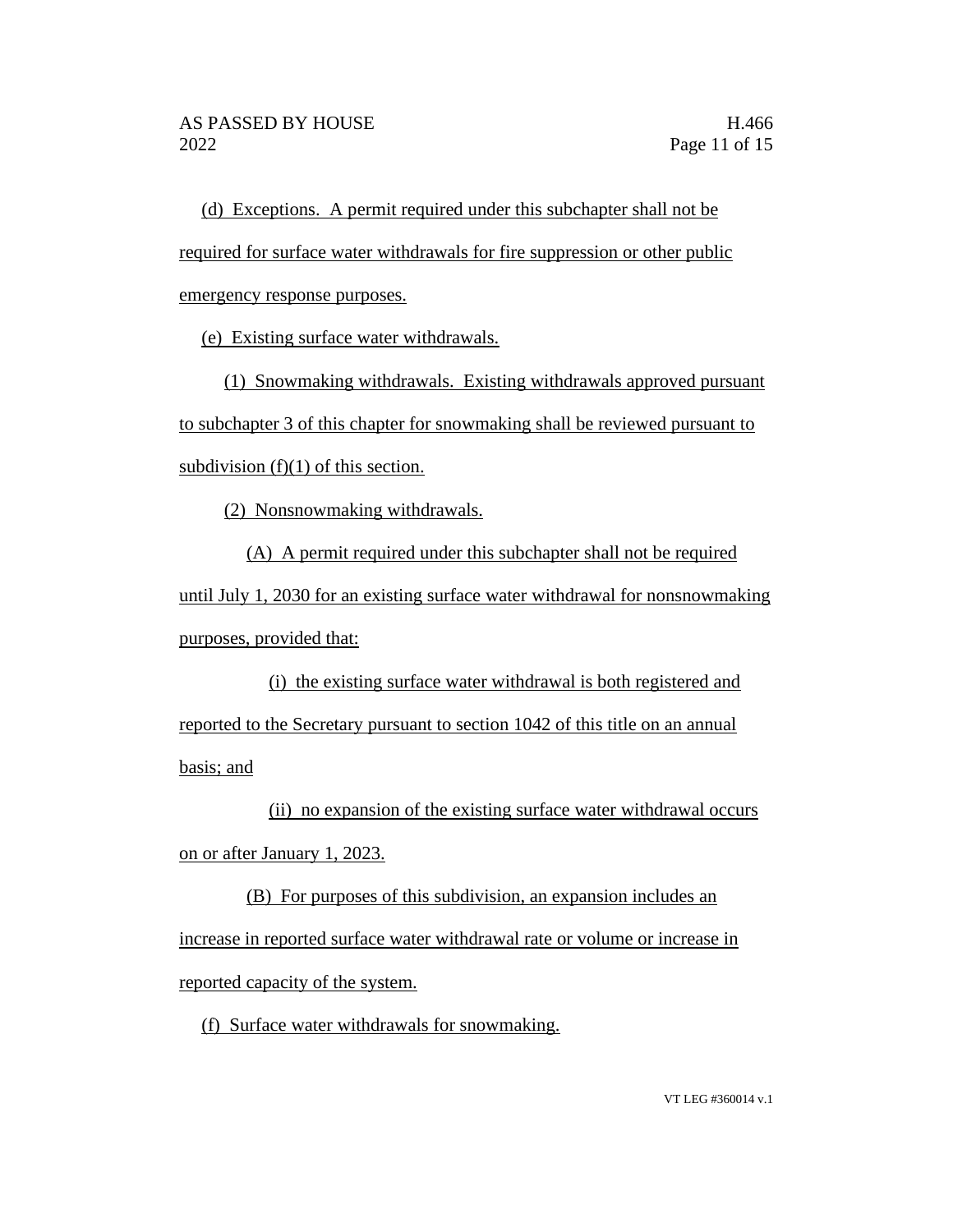(1) Existing withdrawals. Existing surface water withdrawals for snowmaking purposes that have been reviewed and approved pursuant to subchapter 3 of this chapter shall not require additional technical review by the Secretary under this subchapter, provided that the approved snowmaking activity is operated in compliance with the terms and conditions of the Secretary's approval. For such activities, the Secretary may issue a permit under the rules adopted pursuant to this subchapter.

(2) New withdrawals. Proposed surface water withdrawals for new snowmaking activities that require review pursuant to subchapter 3 of this chapter shall be reviewed by the Secretary in accordance with the rules adopted pursuant to section 1032 of this title. If the Secretary determines that the proposed activity is consistent with those rules, the Secretary shall issue a permit required by section 1045 of this section for that activity.

(g) Enforcement.

(1) The Secretary may require a person to obtain a permit under this subchapter when the Secretary, in the Secretary's discretion, determines that a withdrawal or other action circumvents the requirements of this subchapter.

VT LEG #360014 v.1 (2) If the Secretary finds that a withdrawal subject to this subchapter results in the construction, installation, operation, or maintenance of any facility or condition that results in or can reasonably be expected to result in a violation of the Vermont Water Quality Standards, the Secretary may issue an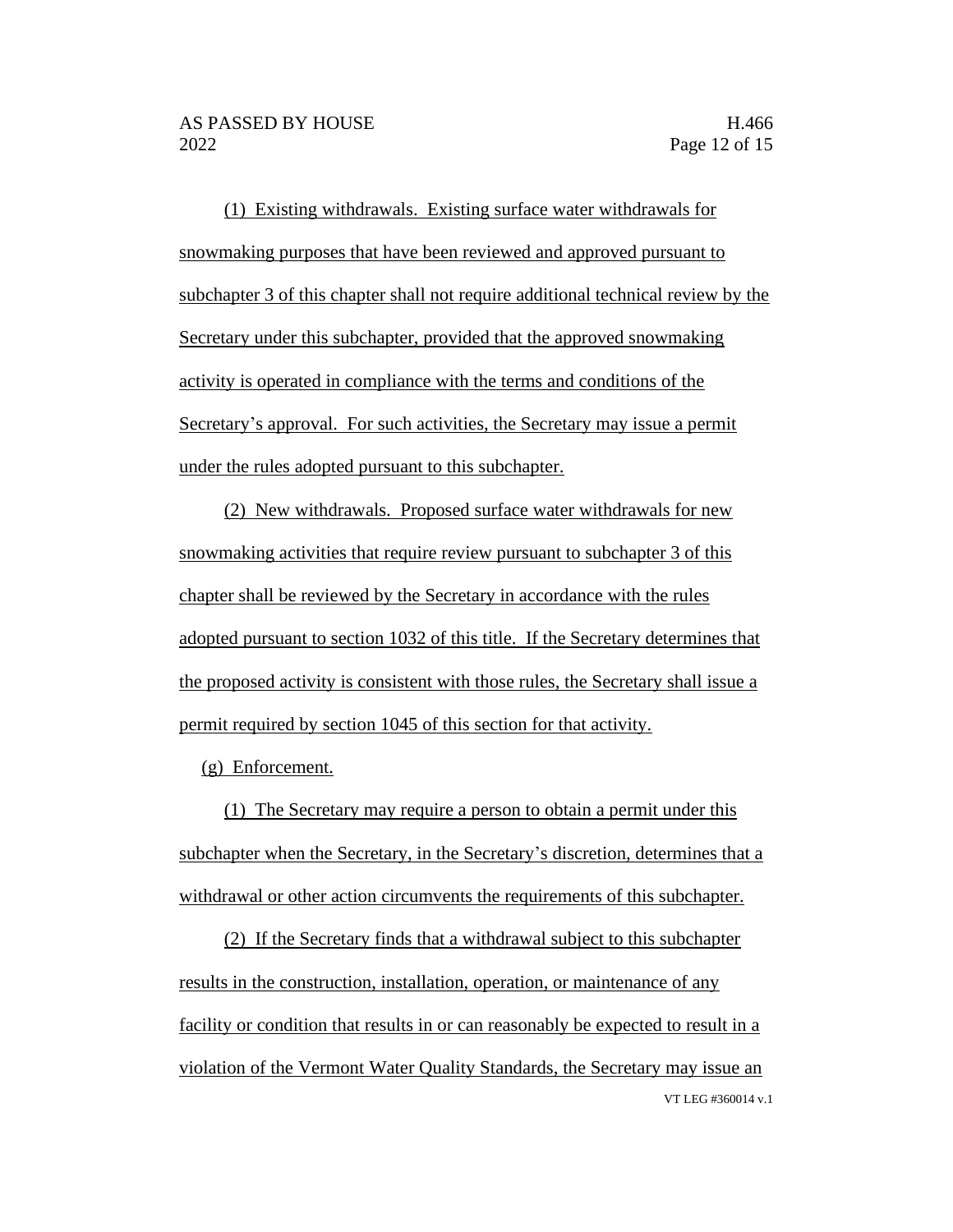order establishing reasonable and proper methods and procedures for the control of that activity in order to reduce or eliminate the violation.

(h) Reservation. Nothing in this subchapter shall be interpreted to supersede, limit, or otherwise effect the Secretary's authority to take action pursuant to section 1272 of this title or other applicable provision of law or rule.

#### § 1044. INTERBASIN TRANSFERS OF SURFACE WATERS

(a) Review of HUC 6 interbasin transfers. The Secretary shall review any interbasin transfer pursuant to the Vermont Water Quality Standards and other requirements of State law listed in subdivision 1253(h)(1) of this title. This review shall be in addition to any applicable standards and permitting requirements adopted pursuant to subsection 1043(a) of this title.

(b) Review of other transfers likely to violate Vermont Water Quality Standards. The Secretary may review any other surface water withdrawal that includes the transfer of surface water from one watershed to another watershed under the requirements of subsection (a) of this section if the Secretary determines that the activity is likely to result in a violation of the Vermont Water Quality Standards. The Secretary shall make a determination under this subsection based on a review of information set forth under subsection 1043(b) of this title that is readily available to the Secretary.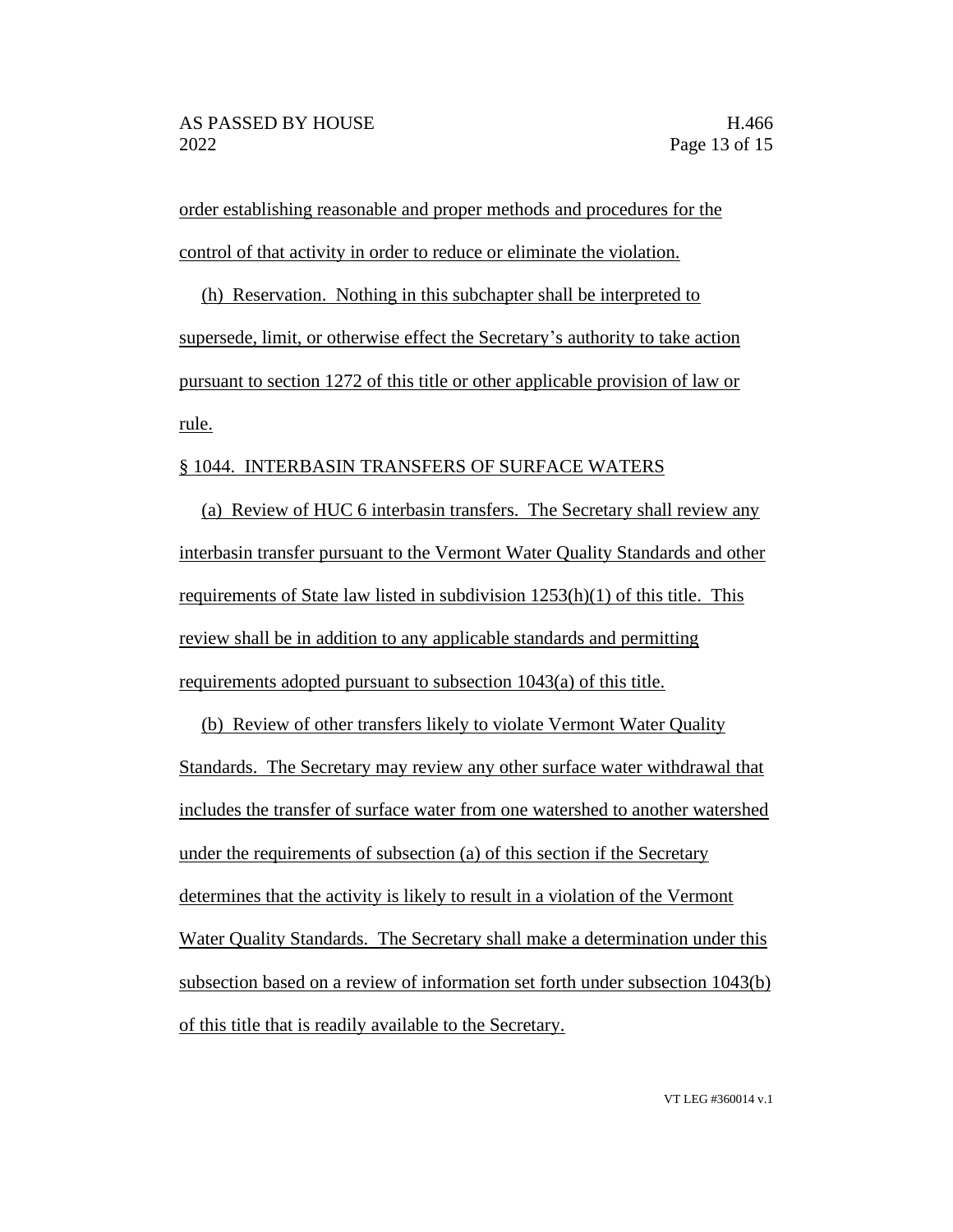#### § 1045. RULEMAKING

The Secretary shall adopt rules to implement the requirements of this subchapter.

Sec. 2. 10 V.S.A. § 1253(h)(1) is amended to read:

(h)(1) The Secretary shall administer a Clean Water Act Section 401 certification program to review activities that require a federal license or permit or activities subject to regulation under chapter 47, subchapter 4 of this title to ensure that a proposed activity complies with the Vermont Water Quality Standards, as well as with any other appropriate requirement of State law, including:

(A) 10 V.S.A. chapter 37 (wetlands protection and water resources management);

- (B) 10 V.S.A. chapter 41 (regulation of stream flow);
- (C) 10 V.S.A. § 1264 (stormwater management);
- (D) 29 V.S.A. chapter 11 (management of lakes and ponds); and

(E) the Agency of Natural Resources Rules for Water Withdrawals for Snowmaking.

Sec. 3. 10 V.S.A. § 8003(a)(4) is amended to read:

(4) 10 V.S.A. chapters 41 and 43, relating to dams, surface water

withdrawals, interbasin transfers, and stream alterations;